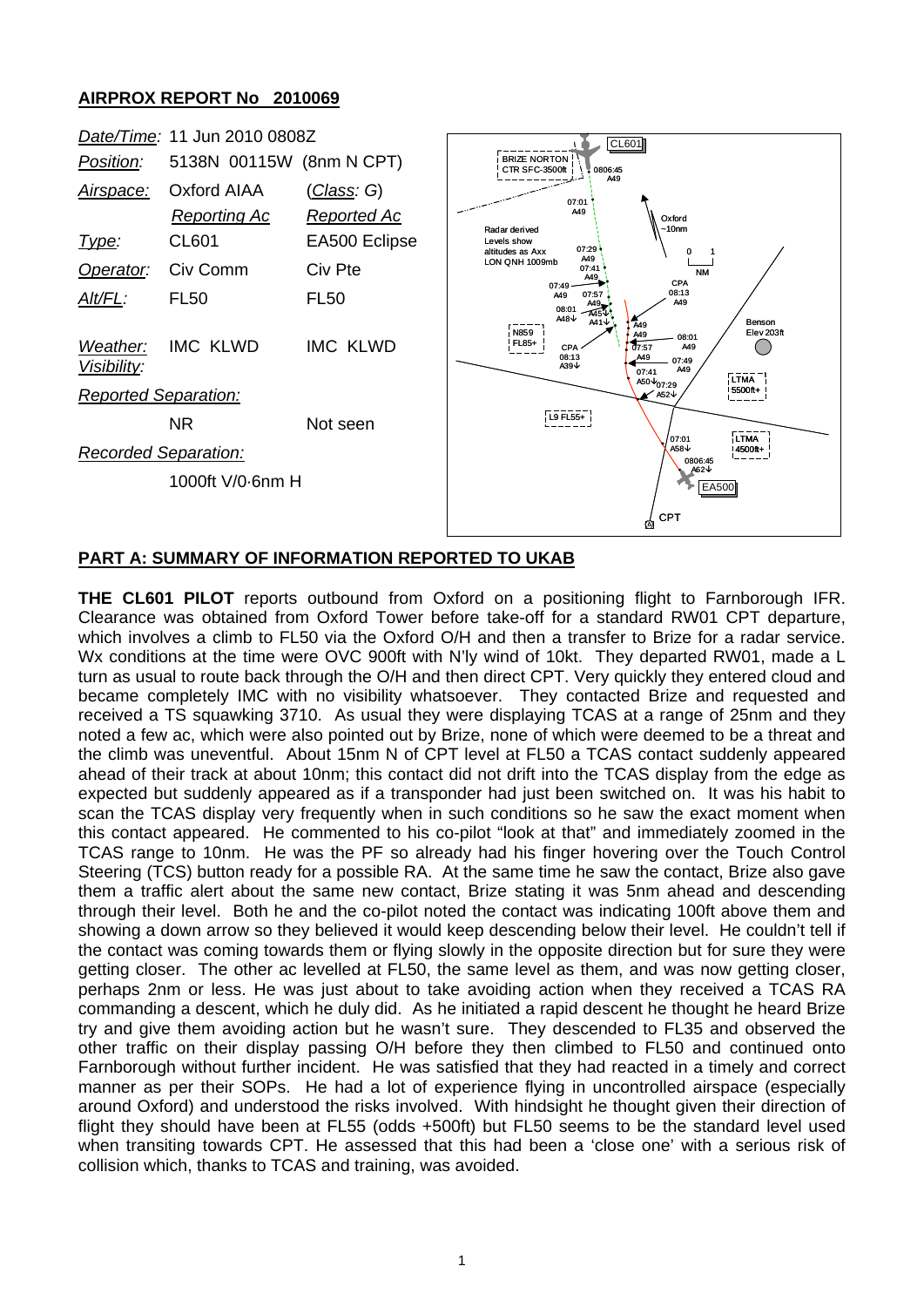**THE EA500 ECLIPSE PILOT** reports that he was not aware of being involved in an Airprox inbound to Oxford IFR. He was contacted 2·5 weeks post incident and could not recall any incident during this flight or that his TCAS generated a TA. Having been told that the other ac had manoeuvred following a TCAS RA he has asked for his TCAS system to be tested without delay. He recalled that he had been in communication with London and then Oxford Approach squawking an assigned code with Modes S and C. He was kept at FL50 after CPT as Oxford Approach stated there was departing traffic. At the time he was flying in cloud and did not see any other ac. As he approached the OX Approach asked if he could make a descent for the approach so he requested a RH orbit – on the safe side of the holding pattern – to lose height. This was agreed and he was asked he could make the approach from his current position, which he did without a problem. He was fully aware of the heavy traffic situation at Oxford during weekdays and was used to having to hold so working with ATC in the way he did was not unusual. He was also aware of the handover procedures from London to Oxford Approach.

**HQ 1Gp BM SM** reports that owing to the late notice provided to the ATSU of this Airprox and the availability of unit ATC staffs, this analysis has had to be completed without reference to reports from Brize LARS and the Supervisor. Consequently, this analysis has had to rely solely on the LARS tape transcripts and the CLH radar replay.

The CL601 was pre-noted by Oxford Kidlington Approach (OXF APP) to LARS at 0756:03, outbound from Oxford Kidlington, routing towards Farnborough. OXF APP stated during the pre-note that the CL601 was, "looking for five [FL50] but actually I might stop at four for the moment." No mention was made of any reason for the capped level. At 0803:13 OXF APP contacted LARS stating that they, "may see [traffic] coming from the south at flight level five zero on a zero-six-five-four squawk [the EA500]." There is no formal, or suggested, request made by OXF APP for coordination. At this point, the EA500 is approximately 38nms SE of BZN at FL121 and almost certainly beyond the edge of LARS's surveillance display.

At 0804:20 the CL601 flights called LARS, *"Brize hello it's CL601 c/s climbing flight level four zero er turning towards the overhead of Oxford and then Compton"*. LARS replied, *"CL601 c/s Brize Radar identified climbing flight level five zero what type of service do you require?*" It is unclear whether the controller forgot that the CL601 was initially climbing to FL40 mistakenly saying FL50, or whether they used the wrong word to instruct the flight to climb to FL50. Given that the CL601 crew read back an instruction to climb to FL50 and that this was not challenged by LARS, this suggests that the controller's intention was to issue a climb to FL50. Although OXF APP had stated that Brize "may see [traffic] coming from the south," at the point that LARS issued the climb the radar replay shows that there was no traffic to affect the climb, with the EA500 31·8nm SE of the CL601, descending through FL103. The CL601 subsequently requested and was placed under a TS.

At 0805:48 LARS commenced a pre-note on the CL601 to Farnborough APP, with LARS stating at 0806:22 that they were, *"watching that Oxford one coming off at CPT to see what he's gonna do."* At this point, the EA500 is approximately 17nms SSE of the CL601, descending through FL71. The conversation between Farnborough APP and LARS finished at approximately 0806:38.

At 0806:47 LARS passed TI to the CL601 on the EA500, correctly describing the EA500's position as, *"...left eleven o'clock one-three miles crossing left right, at flight level six zero descending."* This was acknowledged by the CL601 crew. At 0807:29 LARS contacted OXF APP requesting TI on the EA500, receiving the response that the ac was, *"He's descending to join visually zero-one right."* At this point, the EA500 is approximately 7nm away indicating FL52. LARS asked OXF APP to confirm that the EA500 was continuing their descent, to which OXF APP replied, *"Yes."* OXF APP then reaffirmed at 0807:37 that the EA500 is *"He's continuing visually."* Not only will this conversation have enforced in the mind of LARS that the EA500 crew were continuing their descent, thereby easing the confliction, but that they were also operating VFR and would therefore be able to effect their own separation.

Immediately after this conversation at 0807:40 LARS updated the TI to the CL601, *"CL601 c/s previously called contact left eleven o'clock six miles opposite direction at flight level five zero*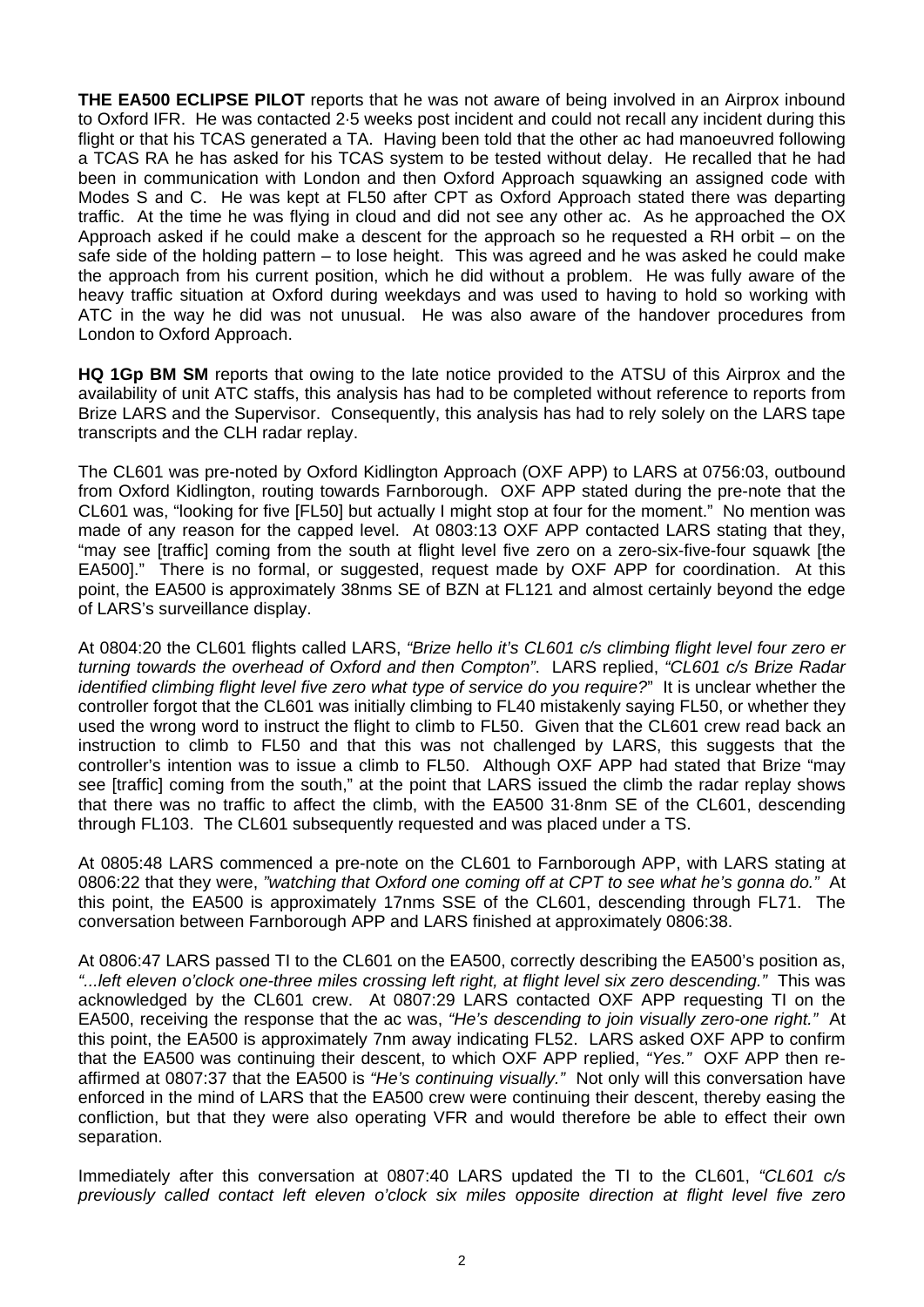*descending"*. The CL601 crew replied that they could see the conflicting traffic on TCAS (0807:47) adding that it appeared level. This prompted LARS to offer, *"CL601 c/s do you require avoiding action?"* However, no reply was received. At this point the EA500 bears approximately 170° at a range of 3·3nm. At around 0807:57 with around 2·3nm separation, the EA500 appears to increase the rate of turn in the slow R turn that they had been following. It is not known whether this was prompted by becoming visual with the CL601, but on the basis that after the CPA the ac appears to resume a more N'ly direction, this appears possible. At 0808:07 (the next sweep of the radar) with around 1·1nm separation, the CL601 has commenced a descent to avoid the EA500.

CAP774 states that under the terms of a TS 'whether traffic information has been passed or not, a pilot is expected to discharge his collision avoidance responsibility without assistance from the controller' and that the responsibility for upgrading the service to a DS rests with the pilot. Despite this, in trying to provide the CL601 with the best service possible, LARS immediately asked the CL601 whether they required avoiding action. The CL601 crew does not respond immediately to this transmission, responding 24sec later that they were, *"...clear of conflict returning five zero."* Whilst it is unclear from the tape transcript whether the CL601 received a TCAS RA, it is clear from the pilot's response that they manoeuvred vertically to avoid the confliction.

In the absence of a report from LARS the following is supposition; however, from an ATM perspective, this situation presented them with a moral dilemma as to whether to issue avoiding action having offered it, in the absence of agreement from the CL601. Shortly after LARS asked the CL601 whether they required avoiding action, the R turn started by the EA500 begins to become evident on radar, hence the risk of collision is reducing. Under the terms of a TS, LARS had clearly fulfilled their obligations and their training will have underlined the importance of allowing aircrews time to assimilate information and act accordingly. BM SM Spt contends that LARS acted correctly in not issuing further instructions in the absence of a response from the CL601. LARS complied with the terms of the TS, but used sound professional judgement to extend beyond this remit by offering avoiding action and then allowing the crew time to resolve the situation.

Given the traffic picture presented to LARS at the point that the CL601 flight first called, it would be wholly inappropriate to suggest that LARS could have limited the CL601 to FL40, as per the pre-note from OXF APP and as a result of the TI about the EA500, "coming from the south at flight level five zero." Under the terms of a TS, LARS acted appropriately throughout and extended beyond their remit in offering deconfliction advice when they perceived the seriousness of the developing situation.

**THE OXFORD APP** reports that the incident was not reported to ATC at the time and had no recollection of the incident. After looking at the fpss it appeared that the EA500 was estimating CPT at 0822 and the CL601 departed at 0803. An acceptance level of FL50 was allocated to the EA500 and the CL601 was restricted to FL40 against that ac under a radar service from Brize Radar. Subsequently the EA500 elected to make a visual approach. The APP was not aware at what time or where the incident occurred.

**ATSI** reports the Airprox occurred at 0808:14, in Class G airspace, 12·6nm SSE of Oxford Airport and 8·5nm NNW of Compton VOR (CPT). The Canadair CL601 was making an IFR positioning flight from Oxford to Farnborough via CPT. The Eclipse EA500 was inbound IFR to Oxford from Pontoise (LFPT) via CPT. Oxford Approach (APP) and Tower (ADC) were operating as separate positions, with both controllers seated at the same desk. Oxford Approach provides an Approach Procedural Control Service without the use of surveillance equipment. A radar service can be provided by RAF Brize Norton LARS, in accordance with a Letter of Agreement (LOA). ATSI had access to RT transcription, radar recordings and written reports. The area surrounding Oxford is a complex traffic environment, with a varied combination of activity in Class G airspace. The unofficial met observation for Oxford was reported as: EGTK 110810Z 36005-10KT 9999 BKN010 OVC012 13/11 1009=

At 0747:55 the CL601 flight called Oxford Tower requesting start for Farnborough in receipt of ATIS information 'C' and QNH 1009mb. The CL601 pilot confirmed that he was happy for a handover straight to Farnborough and at 0756:03 a clearance was requested from Brize LARS, "*(CL601)c/s Challenger C L sixty- two on board…...looking for five but actually I might stop at four for the moment*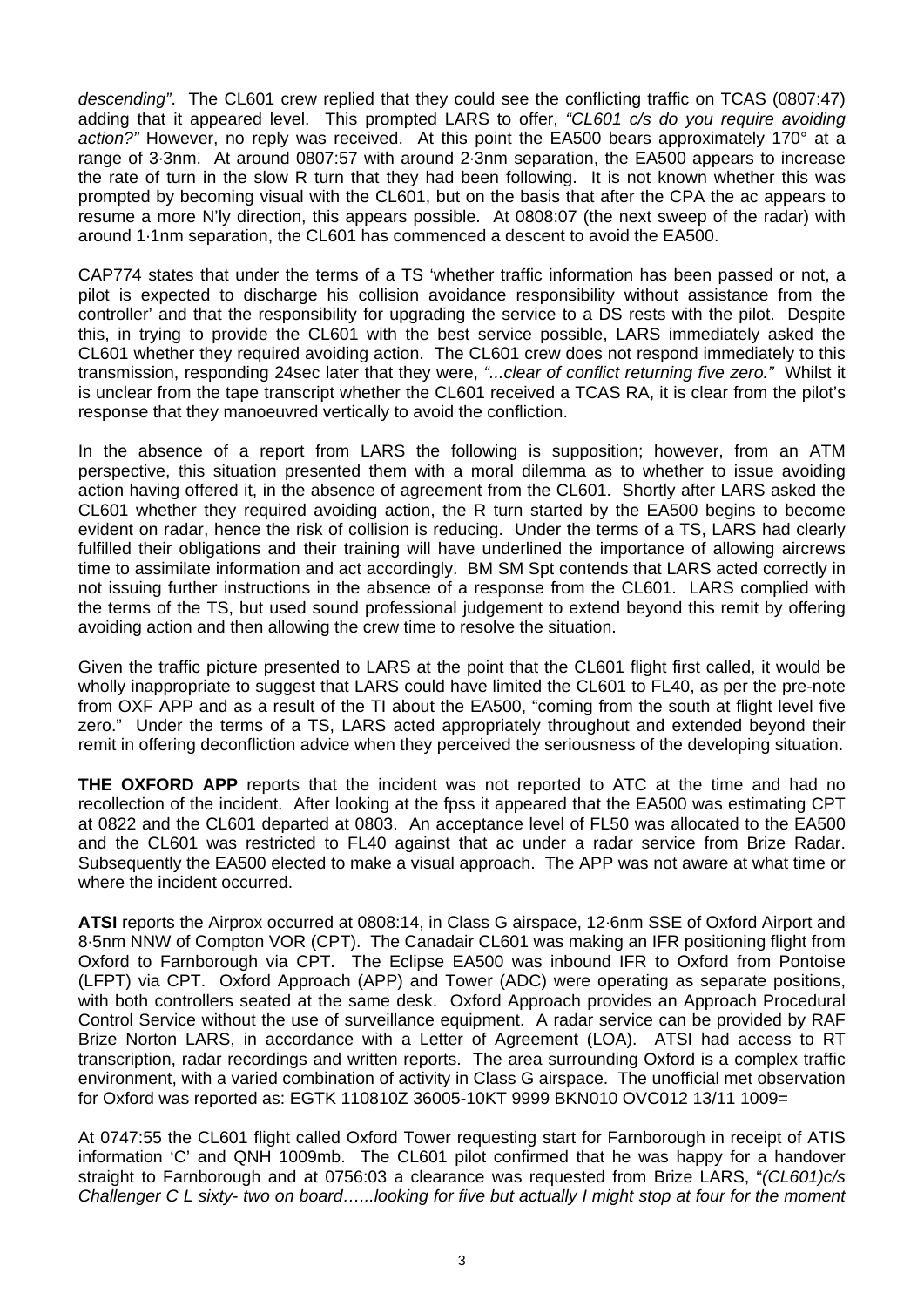*he's only going Compton to Farnborough but he wants radar to radar if he can please he'll be off zero one…".* Brize LARS asked if Oxford had a partial airways clearance and Oxford APP confirmed that the ac was not entering CAS, *"No they won't he's not entering. He's going under isn't he radar to radar."* Brize Radar asked for confirmation of the c/s and gave departure instructions, *"(CL601)c/s….is cleared for a standard Compton your stop flight level four zero request five zero with me inbound to Farnborough squawk three seven one zero".* This was read back by APP as, *"three seven one zero one two four decimal two seven five".* Brize responded with, *"that's correct"* and Oxford added, *"Flight level four zero thank you".* This incorrect read back caused APP to assume that the CL601 would maintain FL40. At 0759:55 ADC passed this clearance to the pilot of the *CL601, "Brize clears (CL601)c/s for a standard Compton departure climb flight level four zero squawk three seven one zero onward clearance with Brize Radar one two four decimal two seven five".* The pilot gave a correct read back. The standard Compton departure is not a published procedure and the pilot requested confirmation that the standard departure from RW01 is a L turn through the O/H and then direct to CPT. This was confirmed by ADC.

Simultaneously, at 0802:00, APP advised LARS that the CL601 was about to depart, ADC gave the CL601 flight take-off clearance and LTC (S Coordinator) requested a level for the inbound EA500. FL50 was allocated, with QNH 1009, frequency 125·325MHz and in response the LTC (S Coordinator) confirmed that the EA500 would be released out of FL70. At 0803:13 APP passed details of the inbound EA500 to Brize Radar, *"and just for information you may see coming from the*  south at flight level five zero on a zero six five four squawk.......(EA500)c/s". This was acknowledged with, *"Okay"* and at 0804:01 the outbound CL601 was transferred to Brize LARS. The written report from the pilot of the CL601, states that a TS was requested from Brize Radar.

At 0806:12 the EA500 flight called Oxford APP passing CPT descending to FL50 and the details were passed to Benson Radar, who indicated that they had no traffic to affect. At 0807:02 Oxford APP asked the EA500 pilot if he required the NDB100 for circling or the NDB to RW01. The pilot confirmed that he would prefer circling and requested the visibility. APP passed the latest Wx, *"At the moment we have in excess of ten kilometres with cloud broken at one thousand feet overcast one thousand three hundred feet".* The pilot then requested to join base leg for RW01 and was cleared for a visual join, R base for RW01. CAP493, Manual of Air Traffic Services, Part 1, (11/03/10) – (MATS Pt1), Section 3, Chapter 1, page 12, paragraph 12.1, states: 'To expedite traffic at any time, IFR flights, either within or outside controlled airspace, may be authorised to execute visual approaches if the pilot reports that he can maintain visual reference to the surface and: a) the reported cloud ceiling is at or above the level of the beginning of the initial approach segment; or, b) the pilot reports at any time after commencing the approach procedure that the visibility will permit a visual approach and landing, and a reasonable assurance exists that this can be accomplished.'

APP incorrectly approved the visual approach when the cloud ceiling was below the beginning of the initial approach segment for the instrument procedure. This is not considered to be a factor in the Airprox. APP still assumed that the CL601 is climbing to FL40 and did not coordinate the descent with Brize Radar.

At 0807:29 Brize LARS called, *"Hello it's Brize zero six five four".* Oxford responded, *"He's descending to join visually for zero one right hand".* Brize asked "*He's he's co- continuing his descent is he"* and Oxford answered *"Yes he's going to descend ok".* Brize LARS acknowledged with *"Roger thank you……..".* At 0807:40 APP, in the belief that the CL601 was climbing to FL40, passed incorrect TI to the EA500 flight, *"(EA500)c/s traffic is a Challenger climbing FL40 working Brize he's on a 3710 squawk at this time remain outside the Brize Control Zone".* Under a PS, APP could not pass accurate TI on the CL601 as the flight was no longer in communication with Oxford and the intentions of the CL601 at this point were unknown to APP.

At 0807:57 the radar recording shows both ac maintaining altitude 4900 ft (FL50 based on QNH 1009 and 1mb equal to 27ft) and 2·3nm distance apart, on reciprocal tracks. Shortly afterwards at 0808:13, at the CPA, the radar recording shows the CL601 has descended to altitude 3900ft (FL40), passing 0·6nm W abeam the EA500, indicating altitude 4900ft (FL50).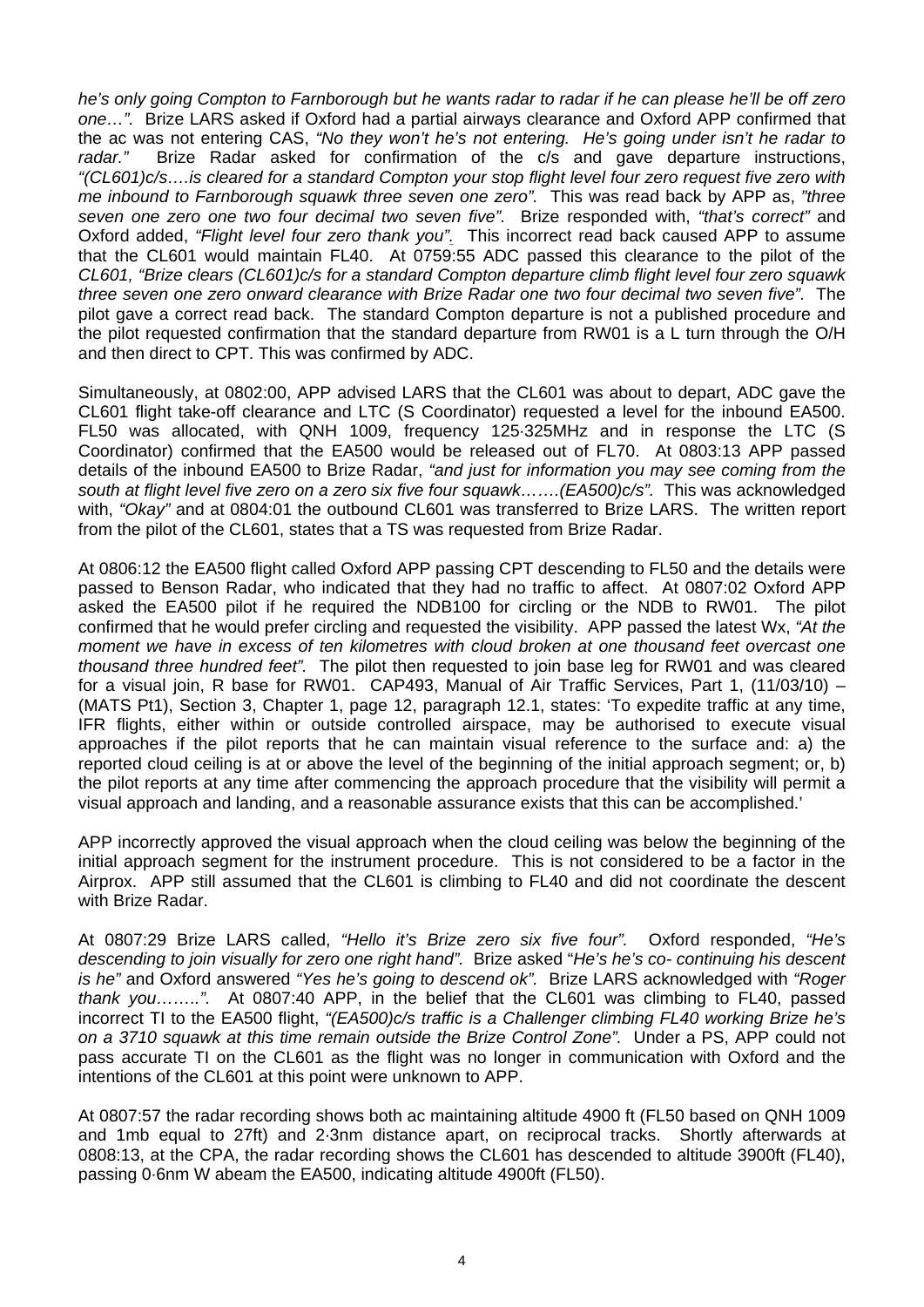Brize LARS had initially issued a clearance for the CL601, "...*stop flight level four zero request five zero with me…".* Oxford APP gave a partial read back *"Flight level four zero.."* and mistakenly presumed that the CL601 was climbing to maintain FL40, when in fact the ac had climbed to FL50, whilst in receipt of a service from Brize Radar. MATS P1, Section1, Chapter 10, Page 2, paragraph 4.1, states: 'Great care must be taken when co-ordinating aircraft that are climbing or descending, or are expecting further climb or descent, to ensure that accurate information is given and that any agreement takes account of the actual or proposed flight profile and/or cleared level.'

The poor read back of clearance by Oxford APP combined with the use of non-standard phraseology during the telephone conversations between the two units contributed to a misunderstanding by Oxford APP. MATS Pt1, Appendix E, Page 2, paragraph 1.1, states: 'Radiotelephony provides the means by which pilots and ground personnel communicate with each other. Used properly, the information and instructions transmitted are of vital importance in assisting in the safe and expeditious operation of aircraft. However, the use of non-standard procedures and phraseology can cause misunderstanding. Incidents and accidents have occurred in which a contributing factor has been the misunderstanding caused by the use of non-standard phraseology. **The importance of using correct and precise standard phraseology cannot be over-emphasised.'** 

Neither, Oxford APP or Brize LARS requested co-ordination or agreed any course of action that would have resolved the potential conflict earlier. Oxford APP was providing a PS to one flight and Brize LARS a service to the other. Both units were aware of the inbound and outbound IFR ac.

The EA500 was in receipt of a PS from Oxford Approach, who could not effectively achieve the deconfliction minima because the CL601 was no longer participating in the PS. No agreement or plan had been coordinated to ensure that separation would be assured. MATS Pt1, Section 1, Chapter 11, Page 10, paragraph 6.1.1, states: 'A Procedural Service is an ATS where, in addition to the provisions of a Basic service, the controller provides restrictions, instructions and approach clearances, which if complied with, shall achieve deconfliction minima against other aircraft participating in the Procedural Service. Neither traffic information nor deconfliction advice can be passed with respect to unknown traffic.'

TI on the inbound EA500 had been passed to Brize LARS before the CL601 was transferred to them. Oxford APP had an expectation that Brize LARS, with the benefit of surveillance equipment, would be in a position to determine if coordination was required. MATS Pt, Section1, Chapter 10, Page 1, states: 'Traffic information passed between ATS personnel is information about aircraft that is relevant to the provision of an air traffic service. The purpose of traffic information is to enable the recipient to determine whether or not any action is necessary to achieve or maintain the required separation between the subject aircraft. For example, after receiving traffic information, a controller may consider it necessary to issue avoiding action or may request co-ordination with respect to the traffic.'

It is probable that Oxford APP had planned that the outbound would climb to FL40 and offered FL50 to the inbound. An agreed course of action was not coordinated with Brize LARS who gave an initial restriction FL40 but added 'request climb five zero with me'. APP gave an incorrect read back and a misunderstanding occurred. In the complex airspace surrounding Oxford, the added benefit of the radar surveillance, provided by Brize and Benson, serves to enhance the flight safety environment. However the radar provision is subject to these radar units' own operational requirements and controller workload capacity. The procedural nature of the service provided by Oxford requires that inbounds are transferred early. ATSI considers it essential that Oxford MATS Part 2 provides tactical and coordination procedures sufficient to ensure that separation between Oxford IFR ac, inbound and outbound, is not compromised. It is therefore recommended that:

Oxford Airport review tactical and coordination procedures for inbound and outbound IFR ac. Controllers are reminded of the importance of using correct and precise standard phraseology.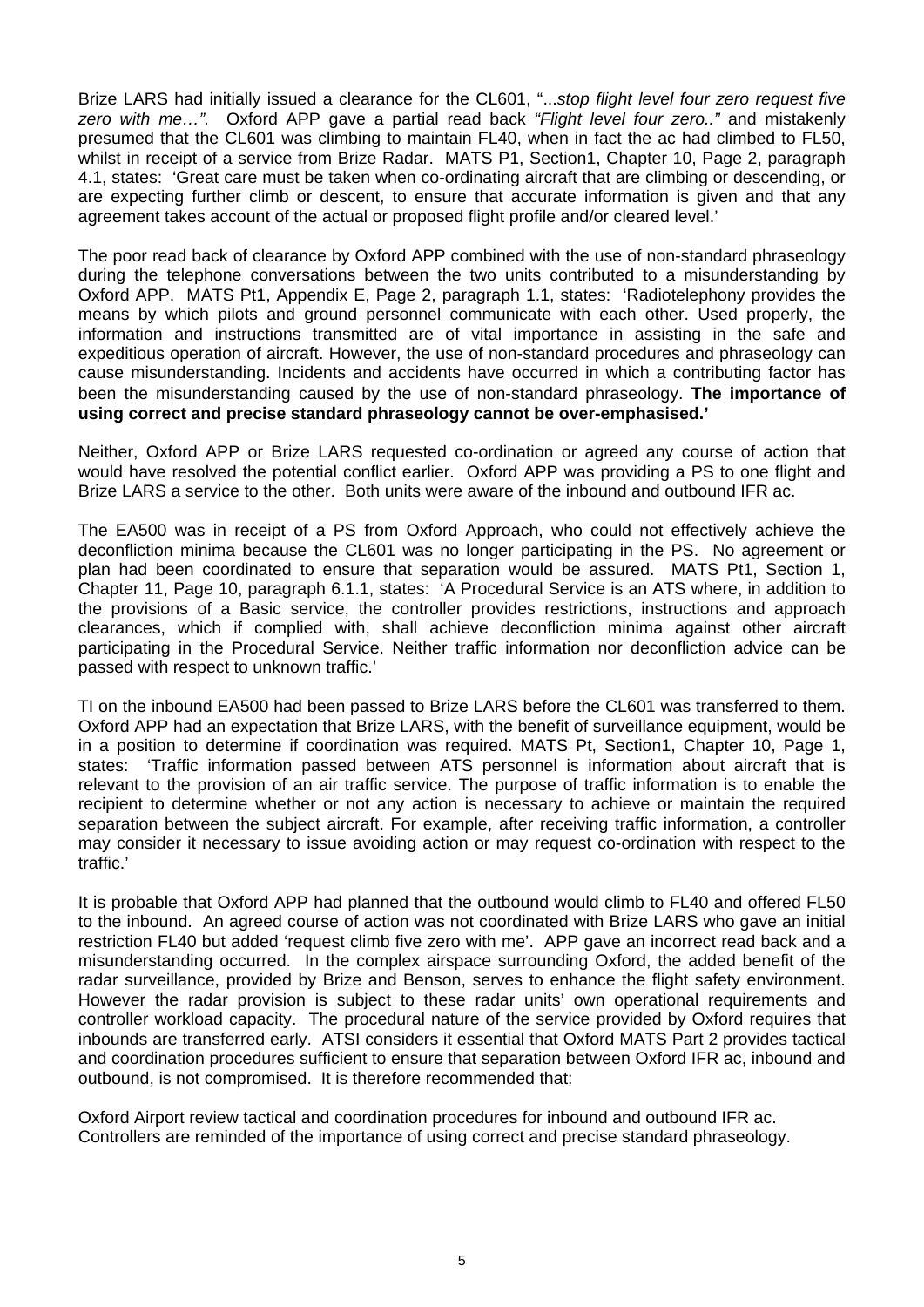## **PART B: SUMMARY OF THE BOARD'S DISCUSSIONS**

Information available included reports from the pilots of both ac, transcripts of the relevant RT frequencies, radar video recordings, reports from the air traffic controllers involved and reports from the appropriate ATC and operating authorities.

It was clear to the Board that Brize LARS and Oxford APP were providing incompatible ATC services and were working, effectively, in isolation. That said, the two controllers had exchanged information but neither elected to agree formal coordination, which led to assumptions being made and erroneous information being passed. The APP's mindset was that the CL601 was climbing to maintain FL40 and would be separated from the EA500, which had been allocated FL50. However, the CL601 was not working APP and therefore it was not participating traffic; APP would have needed to agree a course of action with LARS to ensure separation. However, there was no requirement for LARS to provide separation to the CL601 whose pilot requested and had been provided with a TS. LARS climbed the CL601 to FL50 and the crew was given TI on the EA500 from APP whilst LARS had watched it approaching CPT from the SE. There was no requirement for LARS to inform Oxford APP about the CL601's climb to FL50, and he did not do so; however, had this information been passed onto Oxford APP, it would have changed APP's SA on the developing situation. LARS passed TI to the CL601 crew when separation was 13nm with the EA500 descending through FL60. LARS then queried with APP the intentions of the EA500 and was told that it was descending to join visually for RW01 with a RH cct. This was an assumption by APP for, in the procedural environment, APP would not have been aware that it had levelled at FL50 unless the controller had asked for the EA500 pilot to report a passing level having been cleared to descend. This erroneous TI had led LARS to believe that the EA500 would be descending out of confliction and this was relayed to the CL601 crew in updated TI with 6nm separation. The CL601 crew queried this 'descent' with LARS, informing the controller that TCAS showed the EA500 had levelled-off at the same level. Pilot Members considered that flying in IMC under a TS was unwise and that a DS should have been requested, either from the outset but certainly when the potential confliction had been highlighted by LARS' TI. LARS were unaware of the CL601's in-flight conditions and had only passed TI, as required under the TS, but had quickly asked whether avoiding action was needed on receiving the updated level information on the EA500. This service 'upgrade' offer was not taken up as the CL601 crew was reacting to the TCAS RA descent.

Simultaneously with this exchange between LARS and the CL601 flight, APP, whose SA had not been updated during any of the exchanges with LARS, was passing erroneous TI to the EA500 pilot stating that the CL601 was climbing to FL40. This information may have led the EA500 pilot to maintain FL50 instead of descending for his approach to Oxford, the pilot being unaware from his TCAS equipment of the CL601's proximity. This anomaly could not be explained considering the geometry of the encounter apart from the TCAS equipment being u/s. Pilot Members wondered what type of approach the EA500 pilot was planning to carry out, having been cleared by APP for a visual join onto R base for RW01 when the cloud ceiling was below the level of the beginning of the initial approach segment for the instrument procedure, contrary to MATS Part 1, whilst the ac in flying IFR in cloud in IMC. Whether there had been some confusion between what the pilot wanted and what APP cleared the flight to do was not clear; however, the onus was on the EA500 pilot to inform APP if he could not comply with the ATC instruction issued.

Members noted the CL601 Capt's observations when he saw the EA500 suddenly appear in confliction on his TCAS display. However, the recorded radar clearly shows a continuous radar return on the EA500 squawking an ORCAM assigned code tracking NW'ly and descending within CAS towards CPT. While the Board could not explain the late appearance of the EA500 on the CL601's TCAS, the CL601 crew had seen the approaching EA500 about the same time that LARS had passed TI, had monitored the deteriorating situation and had taken robust avoiding action following the TCAS RA. Although SOPs had led to frequency/ATSU split seen in this incident, Members agreed that both Brize LARS and Oxford APP had, in isolation, discharged their responsibilities but that this been an entirely avoidable Airprox, where coordination would have nipped the incident in the bud. Removing the ATC aspects from the equation and with both flights